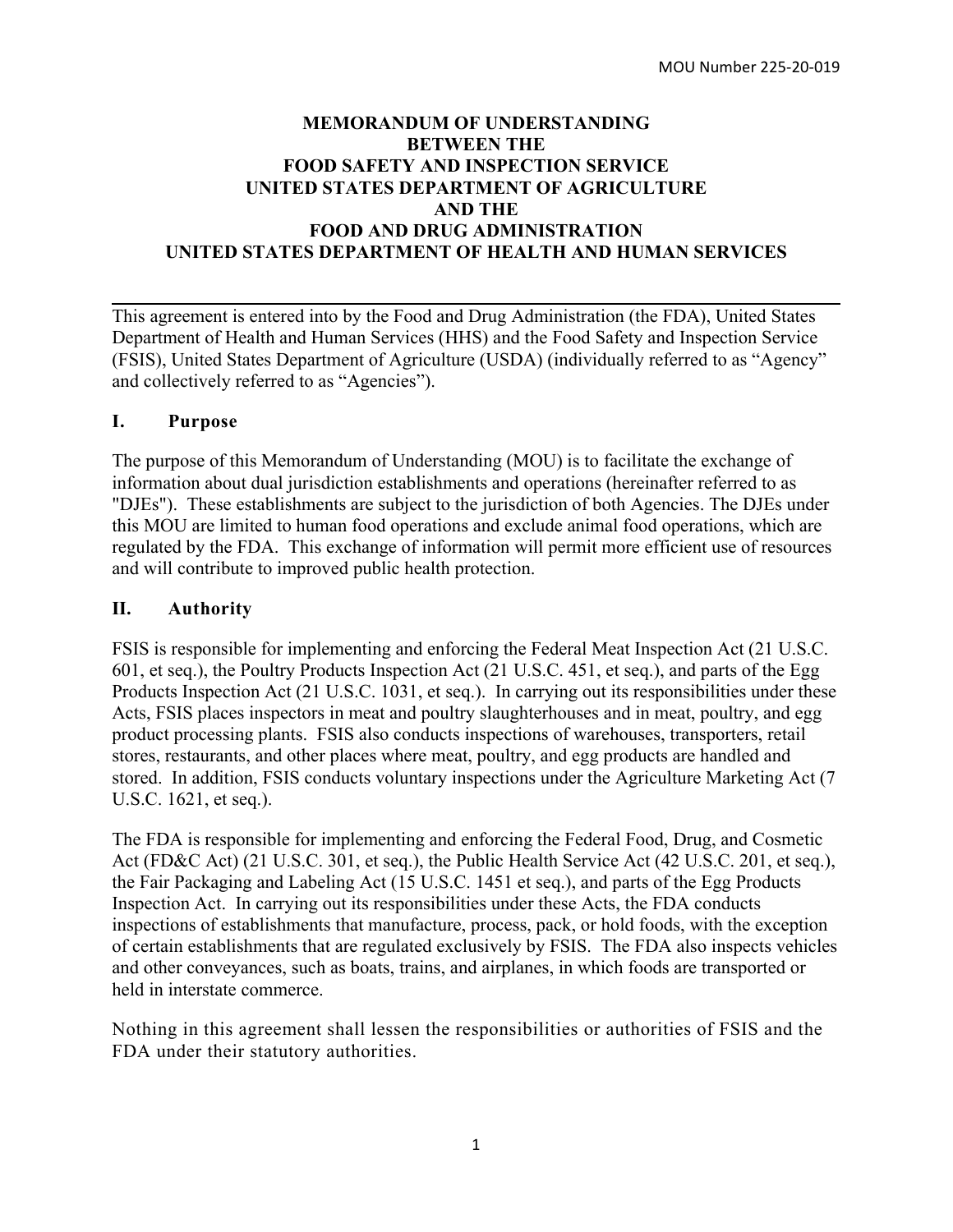# **III. Background**

In February 2014, the Agricultural Act of 2014 (2014 Farm Bill) directed USDA to execute a  $MOU<sup>1</sup>$  $MOU<sup>1</sup>$  $MOU<sup>1</sup>$  with the FDA for the following purposes:

- 1. To improve interagency cooperation on food safety and fraud prevention, building upon any other prior agreements.
- 2. To maximize the effectiveness of limited personnel and resources by ensuring that:
	- a. Inspections conducted by FSIS satisfy requirements under the FD&C Act.
	- b. Inspections of shipments and processing facilities for fish of the order Siluriformes are not duplicative; and
	- c. Any information resulting from examination, testing, and inspections conducted is considered in making risk-based determinations, including the establishment of inspection priorities.

As a result, MOU [225-14-0009](https://www.fda.gov/about-fda/domestic-mous/mou-225-14-0009) was signed between the Agencies on April 30, 2014. Both agencies agree that the transition of regulatory oversight of Siluriformes outlined in that agreement has been completed. This MOU supersedes and replaces it.

In January 2018, the FDA and FSIS announced a [formal agreement](https://www.fda.gov/food/domestic-interagency-agreements-food/formal-agreement-between-usda-and-fda-relative-cooperation-and-coordination) to make the oversight of food more efficient and effective by bolstering coordination between the two Agencies. That agreement outlined efforts to increase interagency collaboration and coordination on areas of mutual interest in order to achieve improved regulatory efficiency and effectiveness.

The Agencies determined that changes in inspectional activities, available resources, and food safety hazards necessitate updating this MOU, intended to facilitate the exchange of information between the Agencies about DJEs. Therefore, the FDA and FSIS have updated this MOU to address current public health needs.

# **IV. Substance of Agreement**

The Agencies will exchange information relevant to the other Agency's inspection of establishments under dual-jurisdiction. The Agencies will also share relevant information about facilities that hold or distribute human food products regulated by both Agencies, but which are not considered DJEs for the purpose of this MOU.

#### **Each Agency agrees to notify the other Agency of the following findings in a DJE inspection:**

1. The finding of foods involved in outbreaks of foodborne illness, injuries, or adverse health consequences.

<span id="page-1-0"></span><sup>&</sup>lt;sup>1</sup> The 2014 MOU was a result of the May 1997 Report to the President entitled, "Food Safety from Farm to Table – A National Food Safety Initiative," that recommended increased cooperation among agencies responsible for food safety.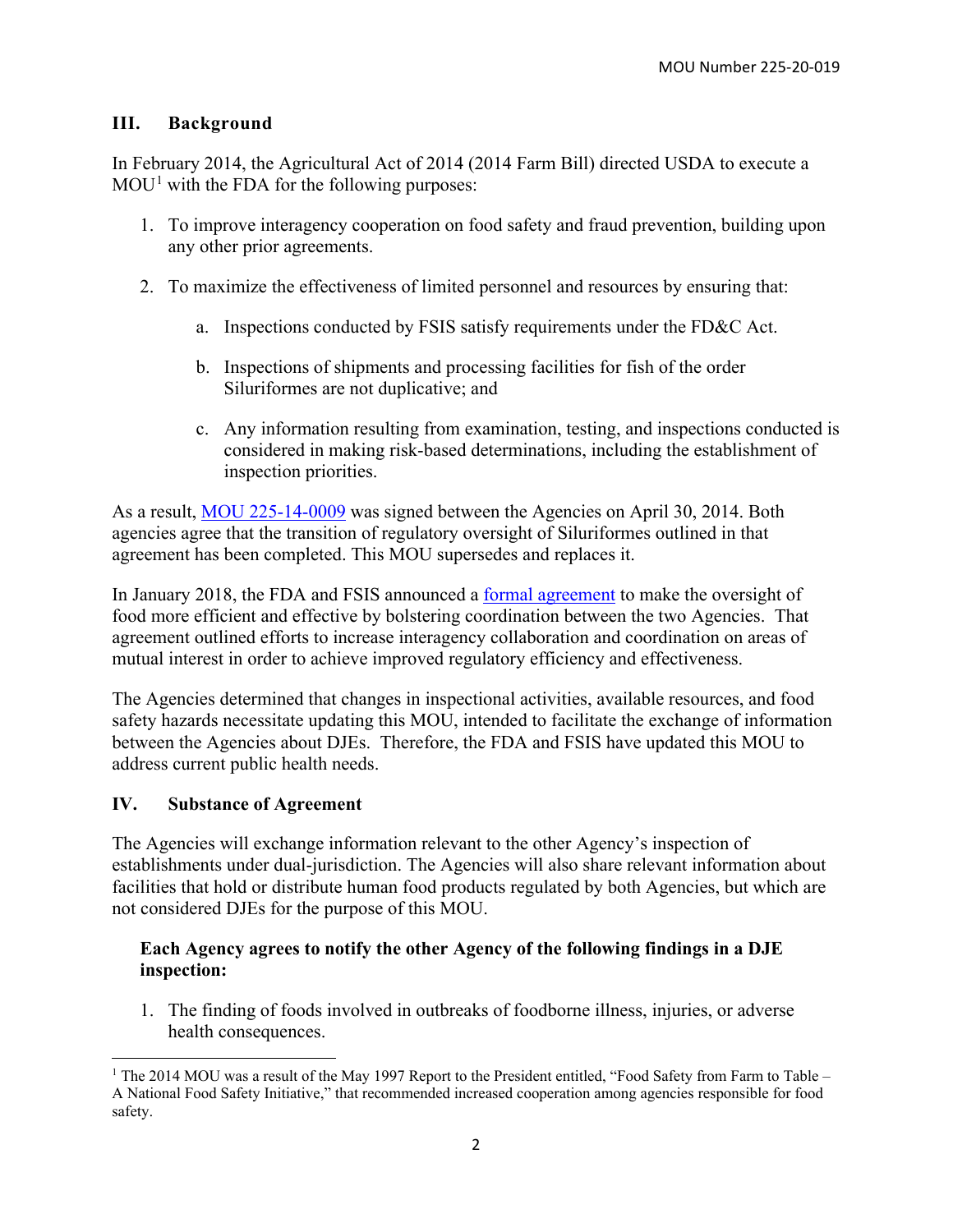- 2. The finding of adulterated or mislabeled foods such that there is a reasonable probability that the use of or exposure to such products will cause serious adverse health consequences.<sup>[2](#page-2-0)</sup>
- 3. A processing condition or failure that is likely to result in food contamination leading to outbreaks of foodborne illness or serious adverse health consequences.
- 4. Significant findings in the facility of insanitary conditions such as rodent infestation.
- 5. Microbiological or other sampling findings in DJEs or products which may provide information about sanitary conditions in those establishments or indicate serious adverse health consequence of products under either Agency's jurisdiction. These results will include microbe characteristics (e.g., serotype, whole genome sequence, antimicrobial resistance profile, etc.) where applicable, and other information related to categorizing and tracking pathogens.
- 6. The initiation of a recall at a DJE.
- 7. Reports of tampering or threats of tampering.
- 8. A food handler diagnosed as having a communicable disease that is likely to result in food contamination or outbreaks of foodborne illness (e.g., hepatitis).
- 9. Convictions of a DJE, or any officer or key employee of a DJE, for any felony or more than one misdemeanor involving the DJE or any food prepared or packed in the DJE.
- 10. Convictions of an establishment preparing, packing, holding, or otherwise handling meat, poultry or egg products solely under state regulation and foods regulated by the FDA, or any officer or key employee of such an establishment, for any felony or more than one misdemeanor involving the establishment, or any food prepared or packed in the establishment.

#### **Both Agencies will also:**

- 1. Develop, maintain, share, and annually update a list of DJEs including establishment name, applicable Agency identification number, and establishment address. These establishments are limited to those that prepare or pack foods regulated by both Agencies. This list, which will be updated yearly, will be organized by state and territory, and distributed to the field and headquarters contacts of both Agencies. When updating this list, each Agency agrees to identify all DJEs under its jurisdiction, and remove those that have discontinued operations.
- 2. Develop, maintain, share, and annually update a list of field and headquarters contacts designated for the purpose of this MOU. This list will also include the offices responsible for each state and territory. In addition to the annual updates to this list, each Agency agrees to promptly inform its counterpart of any changes.

<span id="page-2-0"></span><sup>&</sup>lt;sup>2</sup> The following hazards constitute adulteration or mislabeling: pathogenic organisms; foreign materials; undeclared allergens in human food (e.g., peanuts, peanut butter, peanut flour, hydrolyzed peanut protein, pecans, walnuts, hazelnuts, filberts, cashews, Brazil nuts, eggs, egg whites, egg yolk, egg albumen, powdered eggs, shrimp, crab, crayfish, lobster, oysters, clams, scallops, mussels, almonds, pistachios, cow milk, cream, dry milk, whey, other proteins from cow's milk, soy, soybeans, soy protein, soy flour, fish, wheat); undeclared color additives (e.g. FD&C Yellow No. 5 and FD&C Yellow No. 6); and undeclared sulfites.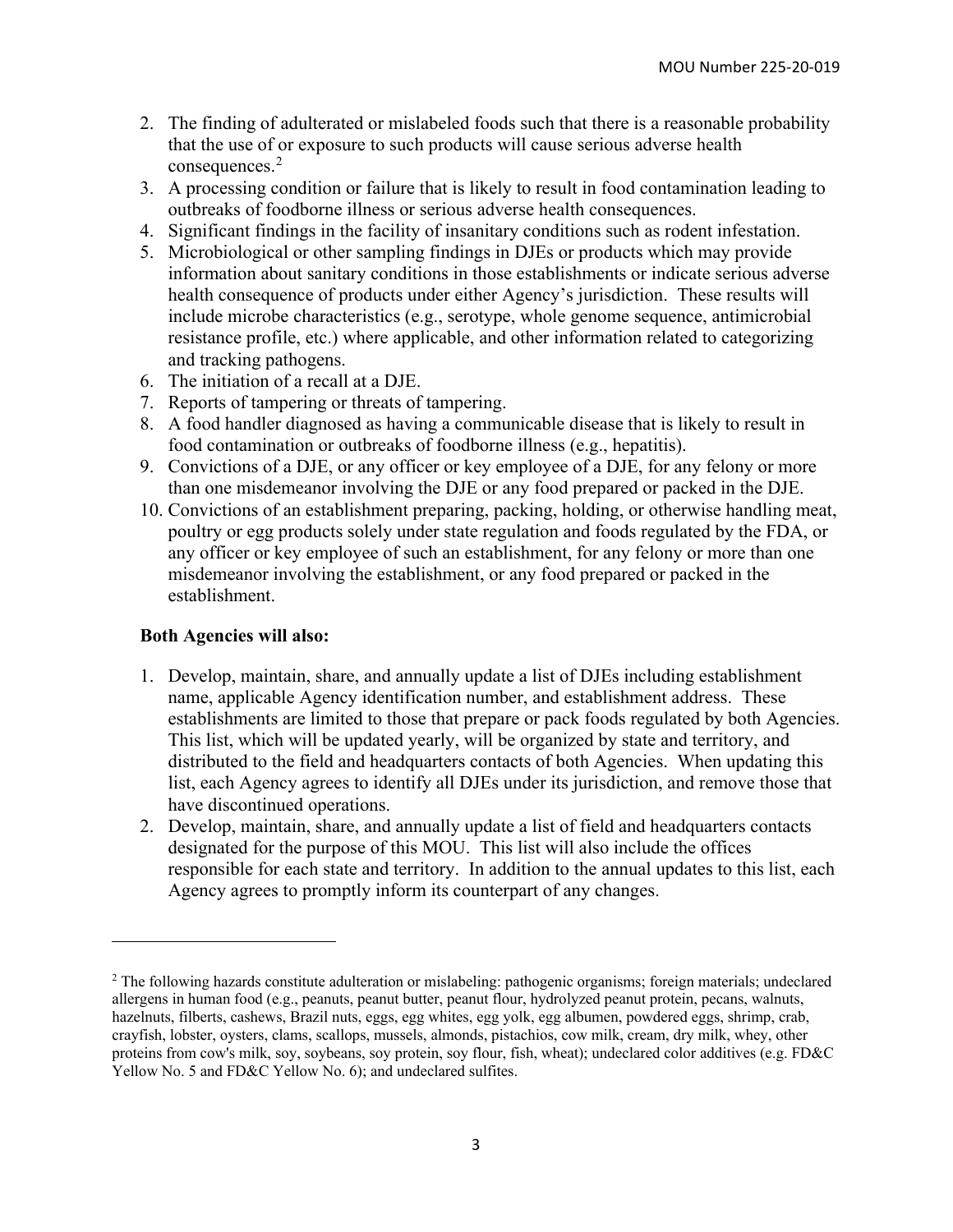# **The FDA will:**

- 1. Notify the FSIS field and headquarters level designees when:
	- a. Any processing condition is observed in a DJE that could render foods bearing a USDA mark of mandatory or voluntary inspection adulterated or mislabeled.
	- b. There is reason to believe that an FDA-regulated ingredient sent to or received by an FSIS-regulated establishment could adulterate a meat, poultry, or egg product if used in it.
- 2. Notify the appropriate FSIS liaison contact prior to conducting an inspection of a DJE that is not under continuous FSIS inspection.
- 3. Notify and invite the FSIS inspector to accompany the FDA investigator prior to inspecting a DJE that is under continuous inspection.

#### **FSIS will:**

Notify the FDA field and headquarters level designees of an FSIS action to withhold the mark of inspection or to suspend or withdraw the grant of inspection at a DJE.

#### **V. Information Sharing**

Proper safeguards must be used to protect against unauthorized use and disclosure of the nonpublic information exchanged under this MOU. Proper safeguards shall include the use of policies and procedures to ensure that the information shared under this MOU shall be shared and used consistent with the Trade Secrets Act [18 U.S.C. § 1905], the FD&C Act [21 U.S.C. 301 et seq.], the Privacy Act of 1974, as amended [5 U.S.C. § 552a], the Freedom of Information Act [5 U.S.C. § 552], any other applicable Federal law and regulations implementing it. Pursuant to FD&C Act section 301(j) [21 U.S.C. 331(j)], the FDA will not reveal to FSIS any method or process which is entitled to protection as a trade secret. Either Agency may decide not to share information or expertise in response to a particular request for information, or to limit the scope of information and expertise sharing in response to a particular request. *See Process for Information Sharing under Appendix A.*

Access to the non-public information shared under this MOU shall be restricted to the FDA and FSIS authorized employees, agents, and officials who require access to perform their official duties in accordance with the uses of the information as authorized in this MOU. It may not be further disclosed or shared in any manner without the express written consent of the originating Agency. In cases where further disclosure may be required by law, the FDA and/or FSIS will respond promptly to a request seeking such permission. For example, the requesting party will notify the sharing party before responding to any judicial order that compels the release of shared non-public information, so that the parties may determine the appropriate measures to take, including, where appropriate, legal action. Employees, agents and officials shall be advised of (1) the confidential nature of the information; (2) safeguards against unauthorized disclosure of confidential information; and (3) the administrative, civil and criminal penalties contained in applicable Federal laws for the unauthorized disclosure of confidential information.

If an Agency that has received information under this MOU receives a Freedom of Information Act (FOIA) request for which there are responsive records that originated with the other Agency,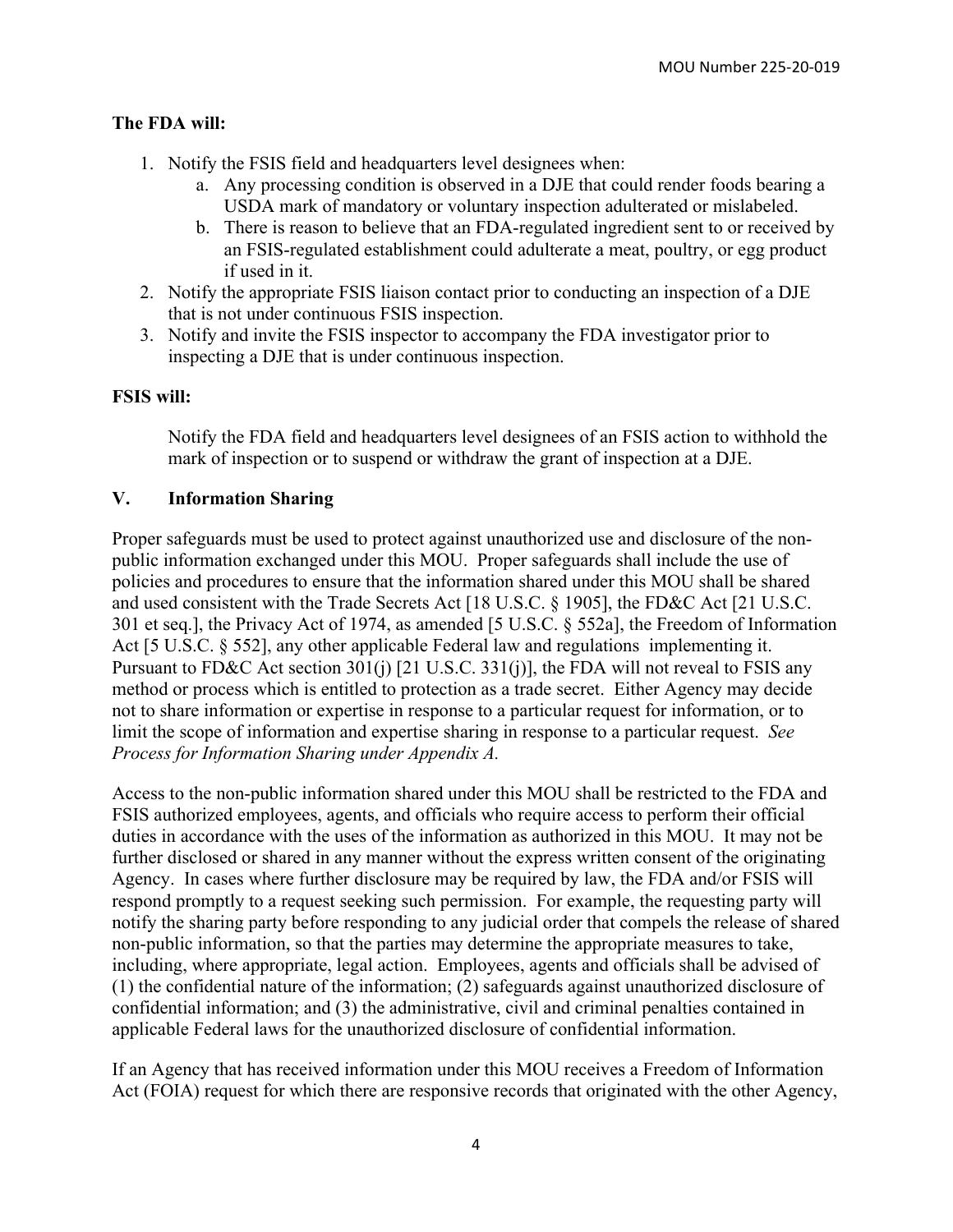to the extent practicable, it will refer that request to the other Agency for it to respond directly to the requestor regarding the release of the information. In such cases, the Agency making the referral will notify the requestor that a referral has been made and that a response will issue directly from the other Agency.

### **VI. General Provisions**

The provisions of this MOU are not intended to add to, nor detract from, any of the statutory authorities of each Agency or the regulations promulgated by each Agency under such authorities. Each Agency reserves the authority to review, independently of the other, matters of concern to their respective authorities.

#### **VII. Previous Agreements**

This version supersedes the earlier MOU 225-99-2001.

This agreement supersedes MOU 225-14-0009, related to examination and inspection of Siluriformes fish and fish products, signed by the Agencies on April 30, 2014.

This MOU does not modify any other existing agreements between USDA and the FDA.

# **VIII. Liaison Officers**

All notices and other communication must be in writing and may be by personal delivery, registered or certified United States mail, electronic mail, facsimile, to the other Agency as provided below. Notices will be deemed delivered upon receipt.

FSIS Lisa Volk Program Manager Office of Field Operations Food Safety and Inspection Service, USDA Room 3153 South Building Washington, DC 20250 Phone: (202) 720-4863 [Lisa.volk@usda.gov](mailto:Lisa.volk@usda.gov)

FDA Martha Myrick Program Expert Office of Regulatory Affairs Divisions of Domestic Human and Animal Foods Operation Branch Phone: (240) 402-5840 martha.myrick@fda.hhs.gov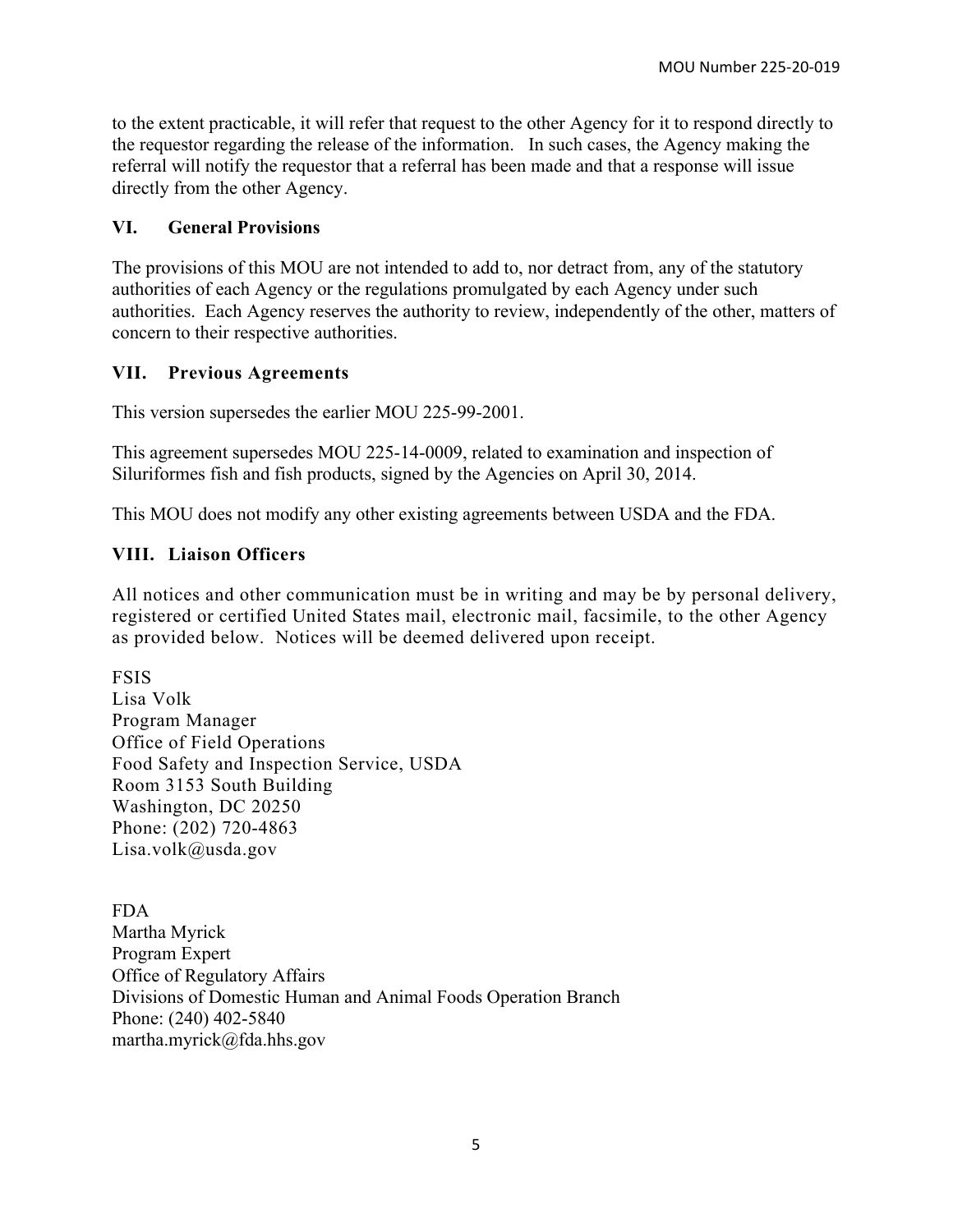# **IX. Term, Termination, and Modification:**

This agreement is effective upon signing by both Agencies and shall remain in effect from the latest signature date unless modified or terminated. This MOU will continue in effect unless modified or terminated by mutual written consent of the Agencies upon a 30-day advance written concurrence to the other Agency. The Agencies agree that they will review this MOU every five years to determine whether it should be modified or terminated.

**IN WITNESS WHEREOF**, the Agencies hereto have executed this MOU as follows:

Food Safety and Inspection Service, United States Department of Agriculture

 $U12812021$ 

07/28/2021

Food Safety and Inspection Service Date 1400 Independence Ave., S.W. Washington, D.C. 20250-3700

Food and Drug Administration, United States Department of Health and Human Services

\_\_\_\_\_\_\_\_\_\_\_\_\_\_\_\_\_\_\_\_\_\_\_\_\_\_\_\_\_\_ \_\_\_\_7/26/2021\_\_\_\_\_\_\_\_\_\_\_

Food and Drug Administration Date 10903 New Hampshire Avenue Silver Spring, MD 20993